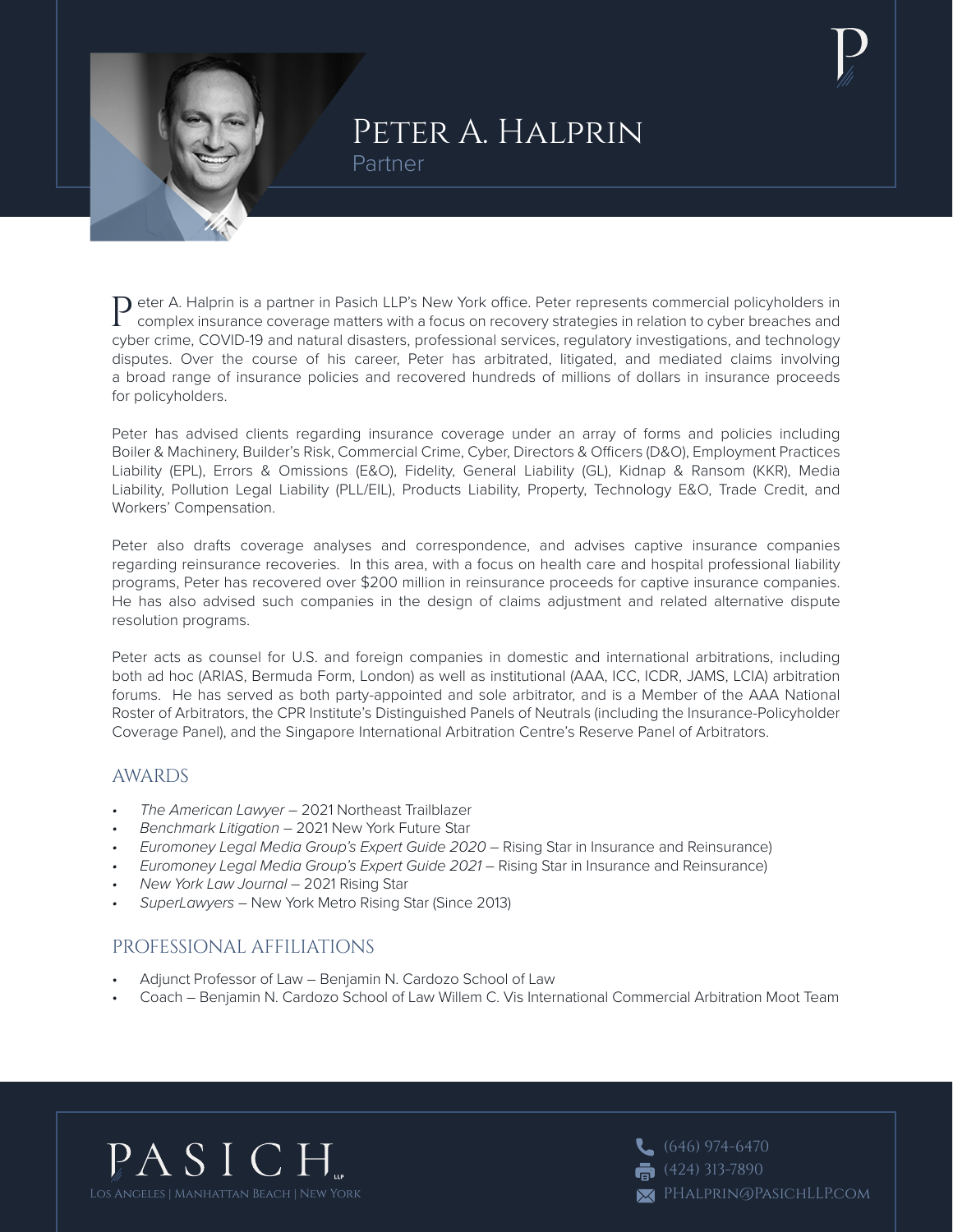- Faculty Member Global Cyber Institute
- Fellow Chartered Institute of Arbitrators
- Fellow Asian Institute of Alternative Dispute Resolution
- Member Arbitration Committee of the New York City Bar

### ADMISSIONS

- New York
- U.S. District Court, District of Nebraska
- U.S. District Court, Eastern District of New York
- U.S. District Court, Southern District of New York
- U.S. Court of Appeals for the Second Circuit

### EDUCATION

Queen Mary School of Law, University of London (PGDip) Benjamin N. Cardozo School of Law (J.D.) McGill University (B.A.)

## OUTSIDE THE FIRM

Peter lives in Greenwich Village and is the proud father of twins.

# RECENT PUBLICATIONS AND SPEAKING ENGAGEMENTS

- Quoted, "Elevated cyber risk from Russia-Ukraine tensions could test U.S. insurers' war exclusions," *Thomson Reuters* (February 24, 2022)
- Quoted, "CaptureRx, Immediata Breaches: Proposed Settlement Reached." *Healthcare Info Security* (February 14, 2022)
- Quoted, "Hospital, Health Department Still Recovering From Attacks," *Healthcare Info Security* (February 7, 2022)
- Speaker, "Cybersecurity is No Longer Just an IT Issue," *In House Warrior Podcast* (February 7, 2022)
- Author, "COMMENTARY: Key Developments in D&O Insurance Law in 2021," *Mealey's Emerging Legal Disputes* (February 2, 2022)
- Quoted, "Look for cyber coverage in other types of policies: Expert," *Business Insurance* (January 27, 2022)
- Speaker, "How to Strengthen Your Cyber Insurance Recovery Strategy," *RIMS TechRisk/Risk Tech* (January 26, 2022)
- Speaker, "Biometric Information Privacy and Cybersecurity with Peter Halprin," *Chattinn Cyber* (January 25, 2022)
- Quoted, "War Exclusion Doesn't Bar Merck's \$1.4B Cyber Loss," *Law360* (January 14, 2022)
- "Judge Closes Curtain On MSG's \$1.8B Bid for Virus Coverage," *Law360* (January 7, 2022)
- Author, "Bermuda Form: Demand for Arbitration," *Practical Law Arbitration* (Jan. 2022)
- Author, "Commencing a Bermuda Form Arbitration: Overview," *Practical Law Arbitration* (Jan. 2022)



 $\left(646\right)$  974-6470  $\bullet$  (424) 313-7890 PHalprin@PasichLLP.com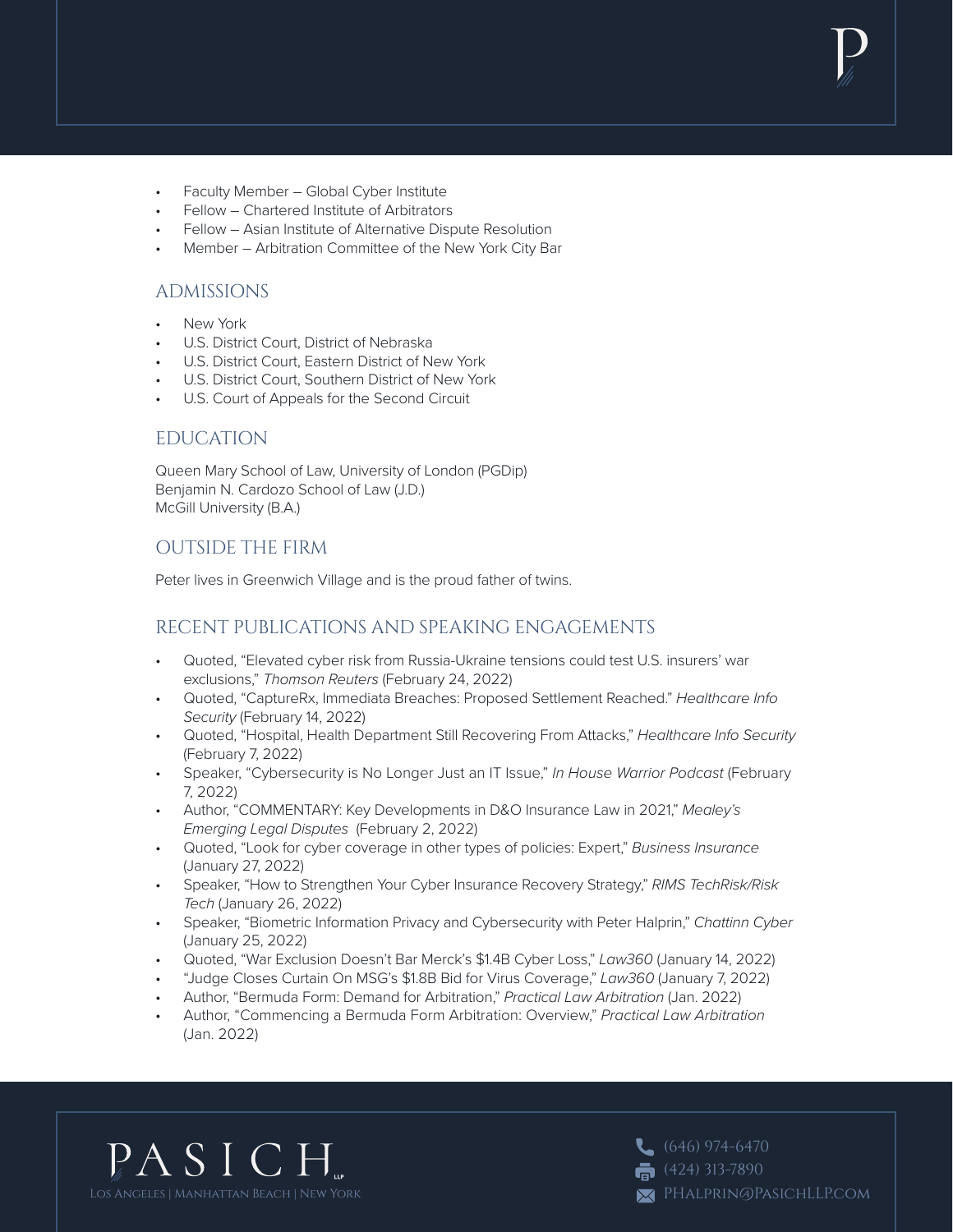- Quoted, "Pandemic Business-Interruption Cases to Watch in 2022," *Law360* (January 3, 2022)
- Quoted, "Hospitality Attys Eye Pandemic Impact On Industry in 2022," *Law360* (January 3, 2022)
- Quoted, "5 International Arbitration Cases To Watch In 2022," *Law360* (January 3, 2022)
- Quoted, "The Biggest Cyber Coverage Decisions of 2021," *Law360* (December 21, 2021)
- Quoted, "The Biggest COVID-19 Business Interruption Rulings Of 2021," *Law360* (December 17, 2021)
- Speaker, "An Analysis on International Commercial Arbitration," *Bharati Vidyapeeth New Law College, Pune* (December 3, 2021)
- Speaker, "Insurance Arbitration," *Arbitration Happy Hour S2E4* (December 2, 2021)
- "New members for CPR youth committee," *Global Arbitration Review* (November 11, 2021)
- Speaker, "A Direct Conversation with Direct Insurance Arbitrators: Behind the Curtain," *ARIAS 2021 Fall Conference* (Nov. 2, 2021)
- Quoted, "Rising Stars Share Their Secrets," *New York Law Journal* (Oct. 20, 2021)
- Panelist, "Cyber Insurance for Ransomware," *Lexeprint* (Oct. 19, 2021)
- Quoted, "How Facebook's Insurance Could Cover Blackout Losses," *Law360* (Oct. 6, 2021)
- Panelist, "Client Panel," *JAMS National Marketing Meeting* (Oct. 5, 2021)
- Interviewed, "Rising Star: Peter Halprin," *New York Law Journal* (Oct. 4, 2021)
- Quoted, "Insurers See Hope in BIPA Coverage Battle With NC Ruling," *Law360* (Oct. 4, 2021)
- Quoted, "What Are You Doing About Ransomware?," *Risk Management* (Oct. 1, 2021)
- Quoted, "'Friends Of Court' Take Key Role In COVID Coverage Appeals," *Law360* (Sept. 23, 2021)
- Speaker, "FBI Briefing and Cyber Panel," *Fortress SRM* (Sept. 14, 2021)
- Interviewed, "Chattinn Cyber Podcast," *Marsh McLennan Agency* (Sept. 14, 2021)
- Quoted, "Snoqualmie Tribe Wins COVID-19 Insurance Claim for Casino," *Law360* (Sept. 3, 2021)
- Author, "How Recent State High Court Coverage Rulings Show Mediation's Value in the Cyber/Regulatory Landscape," *Alternatives to the High Cost of Litigation* (September 2021)
- Quoted, "Pandemic Tests Hospitality Industry At Midyear Point," *Law360* (August 20, 2021)
- Speaker, "Computer Fraud Insurance: Coverage for Ransomware and Cybercrime After G&G Oil v. Continental Western," *Strafford* (Aug. 17, 2021)
- Quoted, "Scripps Health Reports Financial Toll of Ransomware Attack," *Healthcare Info Security* (Aug. 13, 2021)
- Quoted, "Ransomware Scourge Isn't Scaring Away Cyber Insurers," *Law360* (Aug. 13, 2021)
- Author, "Preparation: The Key to a Successful Virtual Mediation," *New York Law Journal* (Aug. 6, 2021)
- Quoted, "A Question of Coverage: Business Interruption Claims," *CFO Magazine* (July 21, 2021)
- Speaker, "Cyberinsurance Panel," *NCOIL Summer Meeting* (July 17, 2021)
- Quoted, "EP. 18: What Insurers Should Know as Ransomware Takes Center Stage," *Insurance Journal: Insuring Cyber Podcast* (July 14, 2021)
- Quoted, "Arbitration May Favor Insurer in Caesars COVID Fight," *Law360* (July 12, 2021)
- "Week Ahead in Insurance: July 12, 2021," *Reuters* (July 9, 2021)
- Quoted, "8th Circ. Gives Insurer First Appellate COVID Coverage Win," *Law360* (July 2, 2021)
- Speaker, "Higher Education Takeaways from the Pandemic Insurance Wars," *URMIA University Risk Management & Insurance Association* (June 30, 2021)
- Speaker, "Cyber Claims Continue, What Can We Learn From Past Experiences?" *RCM&D/ Oswald Companies Webinar* (June 22, 2021)



 $(646)$  974-6470  $\bullet$  (424) 313-7890 PHalprin@PasichLLP.com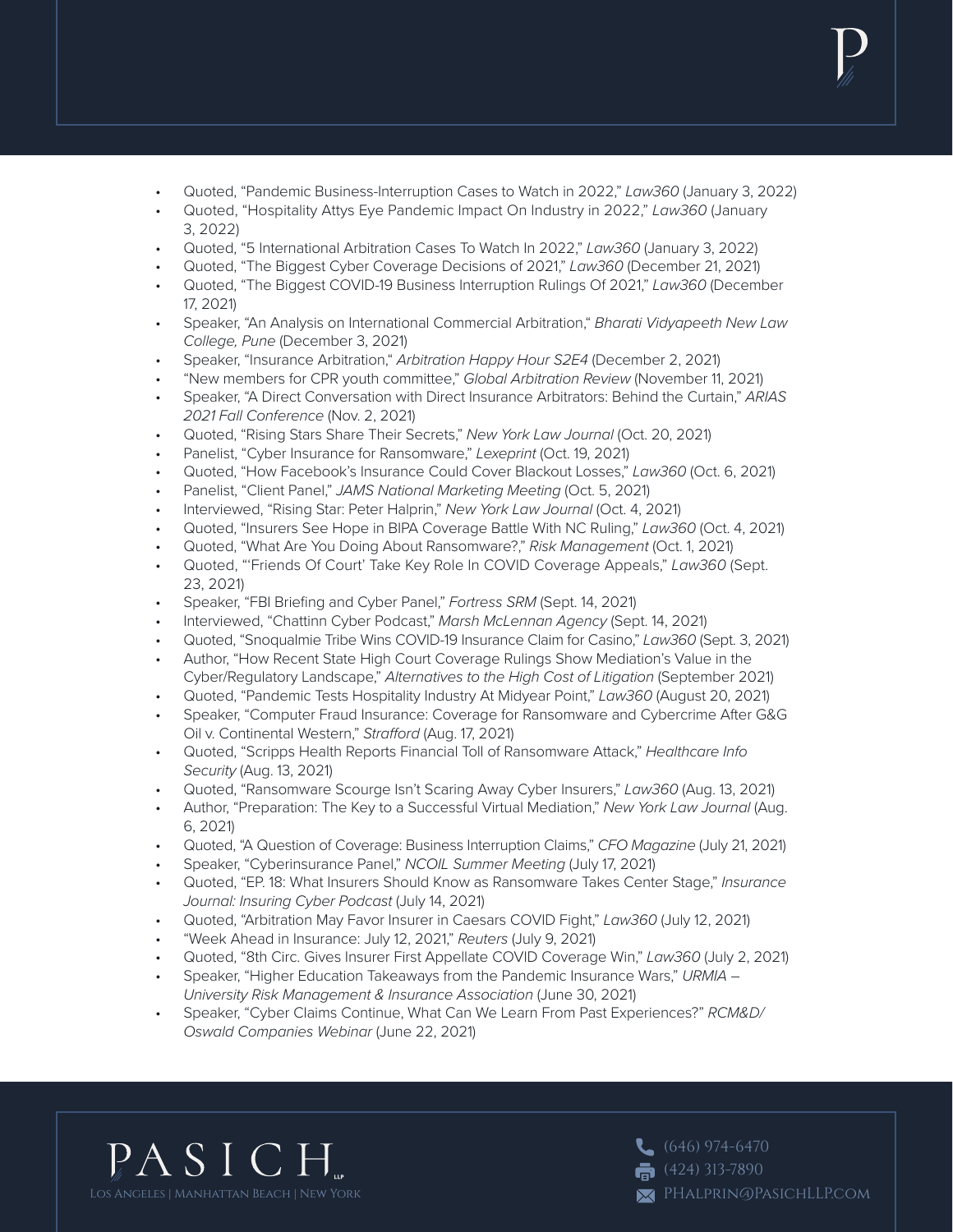- Speaker, "Pay Attention to the Fine Print on 'War Exclusions' in Cyber Policies," *Healthcare Info Security* (June 18, 2021)
- Speaker, "Confronting Complex Claims," *Tampa RIMS* (June 16, 2021)
- Author, "3 Risk Management Lessons From Pandemic Insurance Wars," *Law360* (June 14, 2021)
- Quoted, "FCPA's High Costs May Cause Tightening in D&O Market," *Law360* (June 4, 2021)
- Quoted, "Insuring Cyber: Lacewell on How New York Became a Leader in Cyber Regulation," *Insurance Journal: Insuring Cyber Podcast* (June 3, 2021)
- Quoted, "Illinois Justices Ring Alarm Bell for Insurers On BIPA Coverage," *Law360* (May 24, 2021)
- Author, "The Legalization of Cannabis in New York and the Need for D&O Insurance Coverage," *New York Law Journal* (May 21, 2021)
- Speaker, "The Realities of Ransomware in the Middle Market," *Association for Corporate Growth/Growth TV* (May 20, 2021)
- Speaker, "Mediating Claims With Insurance Coverage Issues," *The I Love Insurance Club on Clubhouse* (May 20, 2021)
- Speaker, "Video: The BI Interview with Peter Halprin of Pasich LLP," *Business Insurance* (May 18, 2021)
- Quoted, "Pipeline Ransomware Attack Could Raise Cyber Insurance Bar," *Law360* (May 14, 2021)
- Author, "Ransomware, cybersecurity, and insurance," *Westlaw Today* (May 11, 2021)
- Author, "Deepfakes and Insurance Coverage," *New York Law Journal* (May 7, 2021)
- Speaker, "Ensuring the Fruitful Mediation of Insurance Disputes," *Sacramento RIMS* (May 7, 2021)
- Author, "Lessons from the Pandemic Insurance Coverage Wars Part III: Mediation as Tool for Risk Management," *SandRun Risk Newsletter* (Apr. 29, 2021)
- Speaker, "Business Income Insurance for COVID-19-Related Claims," *The I Love Insurance Club on Clubhouse* (Apr. 23, 2021)
- Quoted, "NY Federal Courts Proving Tough Venue For Policyholders," *Law360* (Apr. 23, 2021)
- Speaker, "Confronting Complex Claims," *DFW RIMS* (Apr. 7, 2021)
- Author, "Mediation is a solution to COVID-19 insurance lawsuit deluge," *Property Casualty 360* (Mar. 16, 2021)
- Author, "Isn't It Time to Consider Mediating COVID-19 Business Interruption Insurance Claims?," *New York Law Journal* (Mar. 15, 2021)
- Speaker, "Policyholder COVID Claim Valuations," *Emerging Litigation Podcast* (Mar. 10, 2021)
- Author, "Lessons from the Pandemic Insurance Coverage Wars Part I: Relationships are Tested," *SandRun Risk Newsletter* (Mar. 3, 2021)
- Speaker, "Avoid U.S. Department of Treasury's OFAC Sanctions When Facing a Ransomware Attack," *Lexeprint* (Feb. 26, 2021)
- Author, "What Will 'G&G Oil' Mean for New York Businesses Seeking Insurance for Ransomware Attacks," *New York Law Journal* (Feb. 26, 2021)
- Speaker, "Avoid Ensuring the Fruitful Mediation of Insurance Disputes," *Tampa RIMS* (Feb. 17, 2021)
- Quoted, "Defusing Conflict in the Workplace," *Risk Management Magazine* (Feb. 1, 2021)
- Author, "Conflicts of interest in arbitration applicable principles," *LexisNexis UK* (Jan. 2021 update)
- Author, "Conflicts of interest in arbitration challenges to arbitral appointments," *LexisNexis UK* (Jan. 2021 update)
- Author, "What CPAs Need to Know About Cyber Insurance Today," *New Jersey CPA Magazine*



 $(646)$  974-6470  $\overline{6}$  (424) 313-7890 PHalprin@PasichLLP.com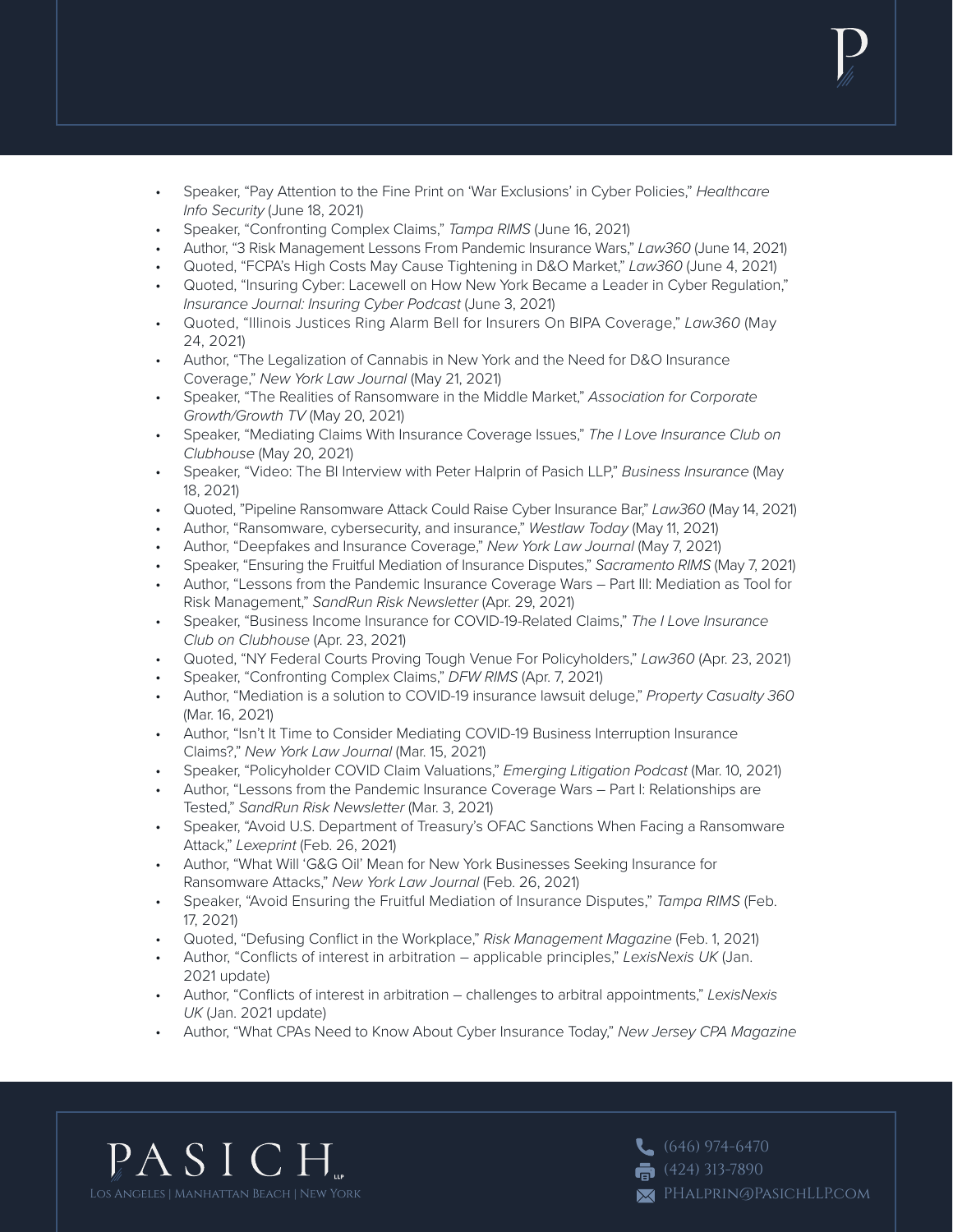(Jan. /Feb. 2021)

- Author, "Cybersecurity Event-Driven Securities Litigation Has Arrived," *Law360 Expert Analysis* (Jan. 12, 2021)
- Author, "Placing Ransomware in Context and Avoiding Liability for Paying Ransomware Claims," Journal of Internet Law (January 2021)
- Quoted, "EP. 6: Making Waves: How New York Became a Leader in State Cyber Regulation," *Insurance Journal: Insuring Cyber Podcast* (Jan. 27, 2021) (article and podcast interview)
- Author, "Rethinking Dispute Resolution in the Pandemic-Era: Is Double-Hatting the Answer?" *LexisNexis Mealey's International Arbitration Report* (December 2020)
- Quoted, "Attorneys: Tide Might Be Turning Against Insurers in Business-Interruption Lawsuits," *Connecticut Law Tribune* (December 4, 2020)
- Author, "Who Should Take Up the Mantle of Ethics Reform?" *Investment & Commercial Arbitration Review* (December 3, 2020)
- Quoted, "Tax, Investments, and PRIA—How the US Election Impacts Captives," *Captive Insurance News* (November 12, 2020)
- Speaker, "Tax, Investments, and PRIA—How the US Election Impacts Captives," *Captive Insurance Podcast* (November 6, 2020)
- Author, "Adverse Inferences as a Means of Addressing Guerrilla Tactics in International Arbitration," 75:1 Disp. Resol. J. 37 (2020)
- Quoted, "International Arbitration Experts Discuss The Impact On The Global Economy," *Mealey's International Arbitration Report* (November 2020)
- Speaker, "Cyber Insurance for Corporations: Why Your Clients Need It, What to Look For, and How to Evaluate It," *West LegalEdCenter* (October 8, 2020)
- Author, "What New York In-House Counsel Should Know About the Current State of COVID-19 Insurance Litigation, Legislation, and Regulatory Actions in New York," *Inside* (October 2, 2020)
- Speaker, "Cyber Security Insurance Litigation: The Complete 2020 Toolkit," *West LegalEdCenter* (September 29, 2020)
- Co-Author, "COVID-19 Legal Alert: Major English Decision a Win for Insureds," *Lexology* (September 16, 2020)
- Speaker, "The Triple Threat of COVID, Civil Unrest, and Hurricanes on Business Important Tips on the Road to Recovery," *RIMS Broward* (September 16, 2020)
- Quoted, "Business Interruption: Insurers Balk at Paying Claims," *CFO* (September 10, 2020)
- Author, "DFS Case Shows Insurance Ramifications Of Cyber Breaches," *Law360 Expert Analysis* (August 25, 2020)
- Speaker, "Albert Risk Luncheon," (August 25, 2020)
- Author, "Defining Cyber Threats," *ABA GPSolo eReport* (August 21, 2020)
- Quoted, "AIG Sues Ambassador Captive Solutions Over Forged Reinsurance Agreement," *IRMI Captive.com/Captive Insurance News* (August 21, 2020)
- Author, "As Businesses Reopen, the Lawsuits Begin: The Landscape for the Post-COVID-19 Deluge of Lawsuits, the Intersection of Insurance and Using ADR for Expedited Resolution," *New York Dispute Resolution Lawyer* (August 20, 2020)
- Author, "What CFOs Need to Know About Cyber Insurance Now," *StrategicCFO360* (August 18, 2020)
- Panelist, "Employment & Insurance Issues Arising from COVID-19," *ABA Business Law Section* (August 17, 2020)
- Speaker, "Cyber Insurance for Law Firms What You Need to Know," *West LegalEdCenter*



 $(646)$  974-6470  $\overline{6}$  (424) 313-7890 PHalprin@PasichLLP.com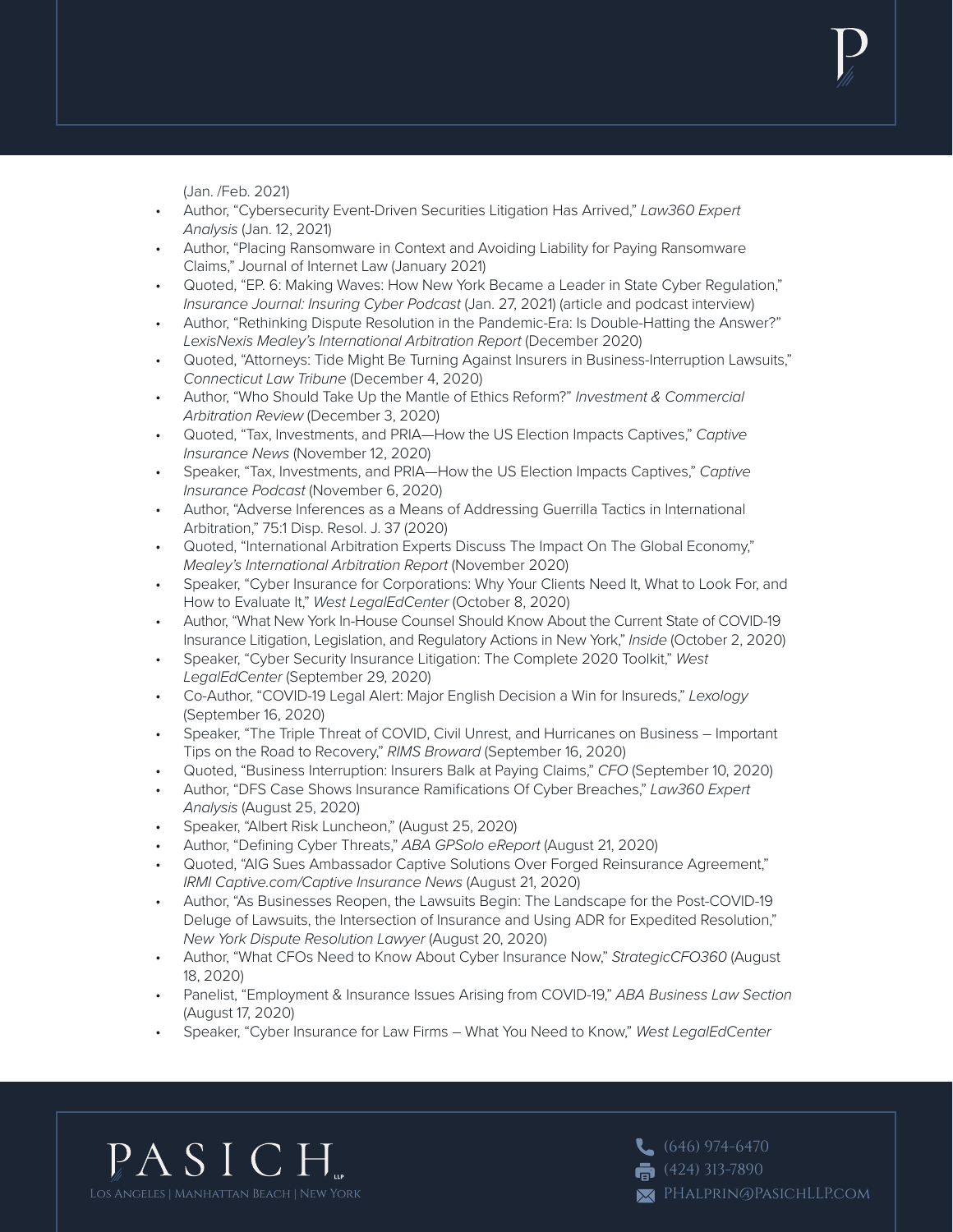(August 10, 2020)

- Quoted (Q&A), "International Arbitration Experts Discuss The Future Of Arbitration," *Mealey's Litigation Report: Reinsurance* (August 7, 2020)
- Author, "Virtual ADR: The 'New Normal'?" *New York Law Journal* (July 30, 2020)
- Quoted, "International Arbitration Experts Discuss The Future Of Arbitration," *Mealey's International Arbitration Report* (July 2020)
- Author, "Understand your coverage options in the face of 2020's triple risk threat," *CFO Dive* (July 27, 2020)
- Chair, COVID-19 Virtual Insurance Litigation Summit (July 23-24, 2020)
- Speaker, "COVID-19 Legal Impact Program (CLIP)," *Cardozo* (July 20, 2020)
- Author, "Defining Cyber Threats," *Business Law Today* (July 7, 2020)
- Speaker, "COVID-19, Insurance Coverage, and Dispute Resolution: Identifying Strategies," *Clear Law Institute* (June 18, 2020)
- Speaker, "State of the Practice Area Roundtable: Insurance Law," *Lawline* (June 17, 2020)
- Speaker, "As Businesses Reopen, The Lawsuits Begin: The Landscape For The Post-COVID Deluge Of Lawsuits, The Intersection Of Insurance And Using ADR For Expedited Resolution," *NYSBA* (June 16, 2020)
- Author, "Demystifying Cyber Threats," *Insurance Research Letter* (June 2020)
- Quoted, "The Debate Between Business Owners and Insurers Continues," *Insurance Journal*  (June 15, 2020)
- "COVID-19 Coverage Fight: Will Bankruptcy Exclusions Be Enforced?" *New York Law Journal*  (June 4, 2020)
- Quoted, "Unrest After George Floyd Death Reminds Insurers of 1968 Uprising," *Claims Journal* (June 4, 2020)
- Quoted, "Did Debate Over Business Income Insurance Just Get More Complicated?" *Insurance Journal* (June 4, 2020)
- Quoted, "Insurers Prepare for Claims as East States See Property Damage from Civil Unrest," *Insurance Journal* (June 4, 2020)
- "The Coming COVID-19 Coverage Fight: Insured Versus Insured Exclusions and Collusion," *New York Law Journal* (May 21, 2020)
- Speaker, "Arbitrating Insurance Coverage Disputes: A Better Alternative to Litigation?" *Lawline*  (May 19, 2020)
- Speaker, "The Impact of COVID-19 on Cyber Insurance," *Global Cyber Institute/West LegalEd Center* (April 28, 2020)
- "COVID-19 Cybersecurity and Insurance Coverage," *New York Law Journal* (April 20, 2020)
- Speaker, "Coronavirus Insurance Coverage and Claim Preparation," Webinar with Procor Solutions (April 10, 2020)
- Speaker, "Beyond Technology: Practical Considerations in Virtual Mediations" *Resolute Systems* (April 6, 2020)
- Speaker, "COVID-19: Coverage issues, claims activity and potential disputes," Global Captive Podcast (March 23, 2020)
- Speaker, "McGriff Webinar: Coronavirus Insurance Coverage" (March 18, 2020)
- Party Autonomy, Repeat Appointments, and 'Halliburton,'" *New York Law Journal* (March 16, 2020)
- Speaker, "Ensuring the Fruitful Mediation of Disputes," *Advanced Legal Strategy Summit on Litigation* (Feb. 27, 2020)



 $(646)$  974-6470  $\bullet$  (424) 313-7890 PHalprin@PasichLLP.com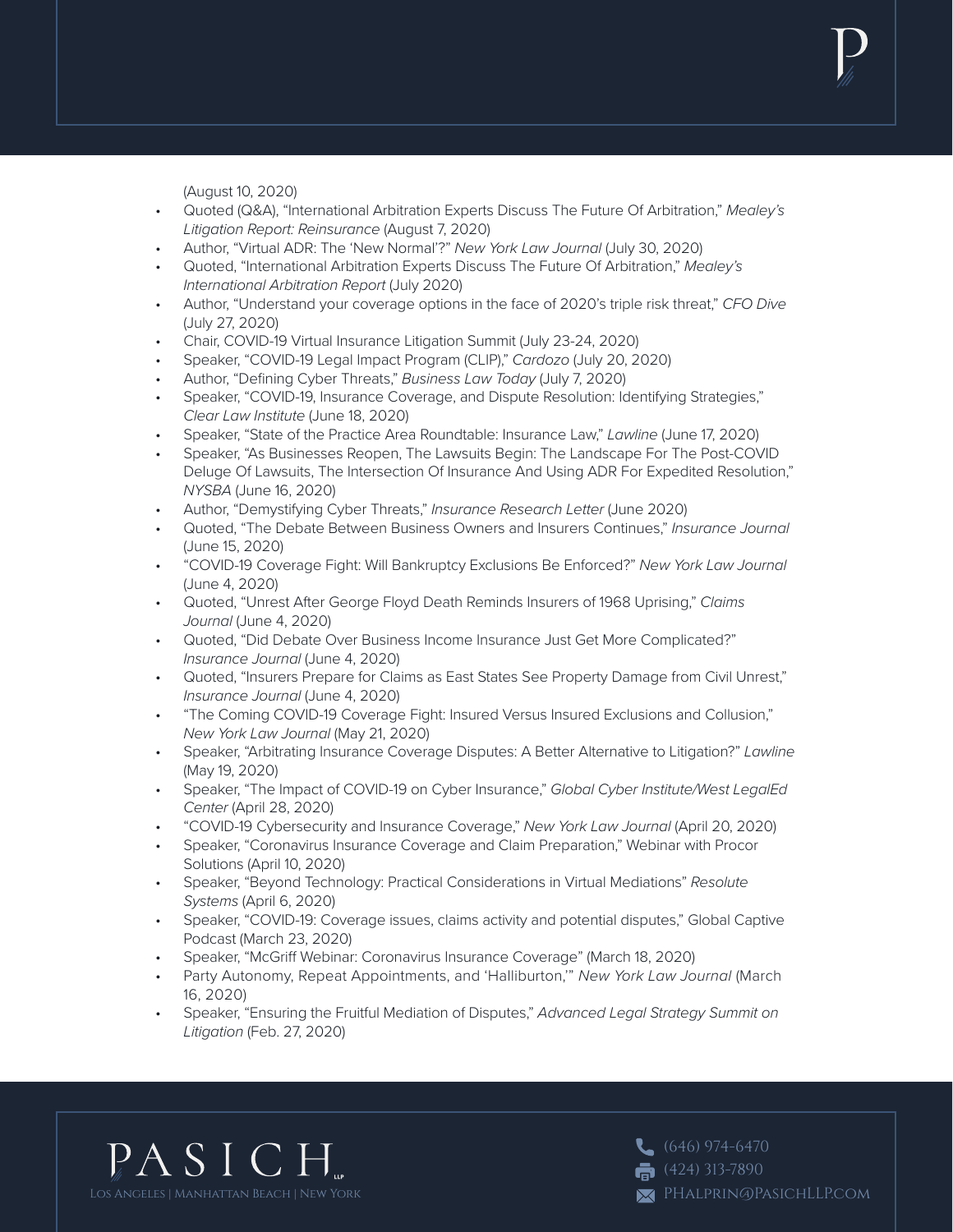- Speaker, "Understanding the Role of Insurance in Managing Litigation," *Advanced Legal Strategy Summit on Litigation* (Feb. 27, 2020)
- The Cyber Wire CaveatCW Podcast, Episode No. 17 (Feb. 26, 2020) (cyberinsurance, privacy statutes, and ransomware)
- "Arbitrating Insurance Coverage Disputes and the New ARIAS Rules," *Risk Management* (Feb. 21, 2020)
- "Insurance Trends to Watch in 2020," *Insurance Research Letter* (Feb. 2020)
- Speaker, "The Ins and Outs of Cybersecurity Insurance," *Global Cyber Institute* (Jan. 16, 2020)
- "Iran's Cyber Threats Are a Reminder to Review Your Cyber Insurance Coverage," *Lexology* (Jan. 13, 2020)
- "Attorney: Scrutinize terms of insurance policies as California Privacy Law comes into force," *Inside Cyber Security* (Jan. 2, 2020) (quoted)
- "Three Insurance Coverage Cases to Monitor on the Eve of the California Consumer Privacy Act," *Lexology* (Dec. 22, 2019)
- Speaker, Global Captive Podcast, Episode No. 22 (Dec. 20, 2019) (arbitrating captive reinsurance disputes)
- "Illinois Cases May Instruct Insurance Suits Over California Privacy Law," *Law360* (Dec. 19, 2019)
- Speaker, "Arbitrating Cyber Insurance Disputes," Arbitration Committee of the New York City Bar (Dec. 18, 2019)
- "Introducing the ARIAS-US Panel Rules For The Resolution Of Insurance and Contract Disputes," *ARIAS Quarterly* (Dec. 18, 2019)
- "The Case for Cyber Insurance," *Security Week* (Dec. 10, 2019) (quoted)
- "Alumni profile Peter Halprin," *Queen Mary University of London* (Nov. 11, 2019)
- "Cyber Insurance for Critical Infrastructure and Debate About War," *IIoT World* (Nov. 5, 2019)
- "Introducing the ARIAS-US Panel Rules For The Resolution Of Insurance and Contract Disputes," *Insurance Research Letter* (November 2019) (reprint)
- "Introducing the ARIAS-US Panel Rules For The Resolution Of Insurance and Contract Disputes," *Mondaq* (Oct. 11, 2019)
- "Umpire Challenges under the New ARIAS-US Panel Rules for the Resolution of Insurance and Contract Disputes," *Kluwer Arbitration Blog* (Oct. 5, 2019)
- "Three Key Changes In New Insurance Arbitration Rules," *Law360* (Oct. 4, 2019)
- Speaker, "Rules for the Resolution of Insurance and Other Contract Disputes Making an Expanded ARIAS a Reality,"ARIAS U.S. 2019 Fall Conference (Oct. 3, 2019)
- Speaker, "Understanding Your Cyber Policy and How Much It Can Cost," *West LegalEd Center/Global Cyber Institute* (Aug. 19, 2019)
- "Negotiate Dispute Resolution Rules Early," *Business Insurance* (Aug. 1, 2019) (quoted)
- "Even in HealthCare: Captive Insurance Is Not Immune to Coverage Disputes," *Corporate Counsel Business Journal* (July 9, 2019)
- Speaker, "The Intersection of Insurance Coverage and Cybersecurity," *AIEJ Insurance Seminar* (June 27, 2019)
- Speaker, "Maximizing Insurance Coverage: Technology Risks, Cyber Crime & Regulatory Exposures," *HB Litigation Conference* (June 26, 2019)
- Speaker, "Cybersecurity Insurance," *Global Cyber Institute* (May 16, 2019)
- Speaker, "The Cyber Avengers' Endgame: Insurance Implications of Courts' and Legislators' Efforts to Protect Against Cyber Crime and Safeguard Privacy Rights," *Anderson Kill Presents*



 $(646)$  974-6470  $\overline{6}$  (424) 313-7890 PHalprin@PasichLLP.com